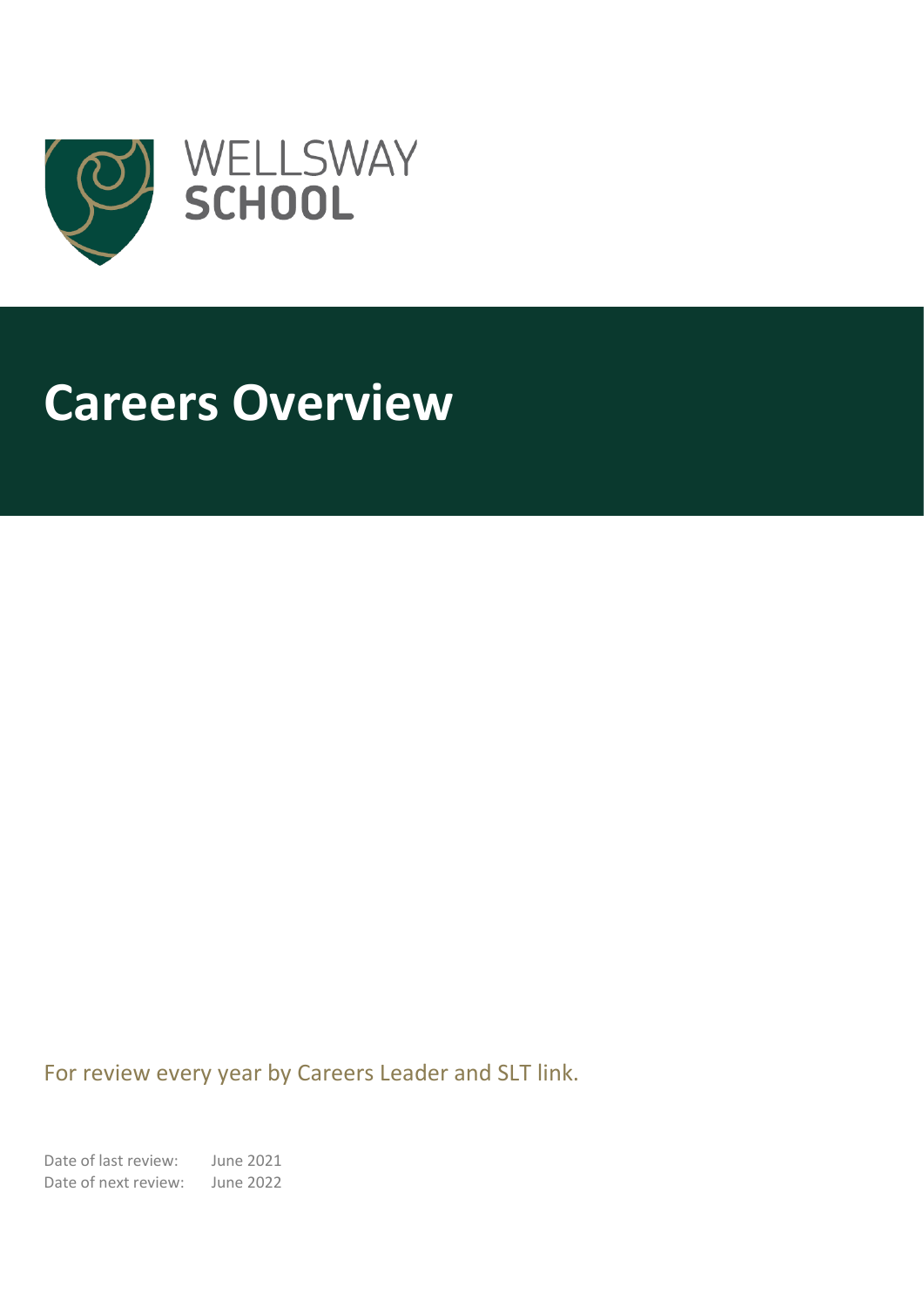## **Context**

#### **Careers Strategy Summary**

The Wellsway careers overview statement compliments and runs in conjunction with Wellsway Multi-Academy Trust (WMAT) Policy & statement, which can be found under the [policies](https://www.wellswayschool.com/parent-carer/#school-policies) section of the school website, alongside the careers provider access policy.

Wellsway School has a statutory duty to secure independent careers guidance for Year 8 to 11 students (The Education Act 2011). Our careers programme is linked to the school Development Plan and there is a clear vision for employability and enterprise education. The school Careers Plan is based on the DfE document 'Careers Guidance and Access for Education and Training Providers (Jan 2018)' and inclusive of the Baker Clause (Section 42B of the Education Act 1997) and the Gatsby Benchmarks.

Our careers strategy is to ensure all students are prepared, equipped and motivated for the future challenges in their school career and lives. We will support every student, through every crucial stage of transition, to make well-informed decisions by providing access to differentiated, impartial and independent information and guidance about the range of options and opportunities to help them achieve their ambitions.

## **Careers Vision -** *'Building successful futures'*

To inspire, motivate and equip our students with the skills, knowledge and confidence to make informed careers choices, that fully preparing them for their successful journey into the modern world of further learning and work.

#### **Careers Hub**

Wellsway School has a dedicated Careers Hub open to all students;

**Open:** Monday – Thursday 8.45am to 3.00pm **Location:** Sixth Form (next door to M32)

**Contact Information;** Mrs A Millard (Careers Coordinator) Email - [amillard@wellswayschool.com](mailto:amillard@wellswayschool.com) Tel - 0117 986 4571 (Ext. 1296)

**Careers – provider access policy**

Our provider access policy can be found [here](https://www.wellswayschool.com/assets/uploads/files/policies/Careers%20-%20Provider%20Access%20policy%20Dec%202020.pdf) or via the policies section of the main school website.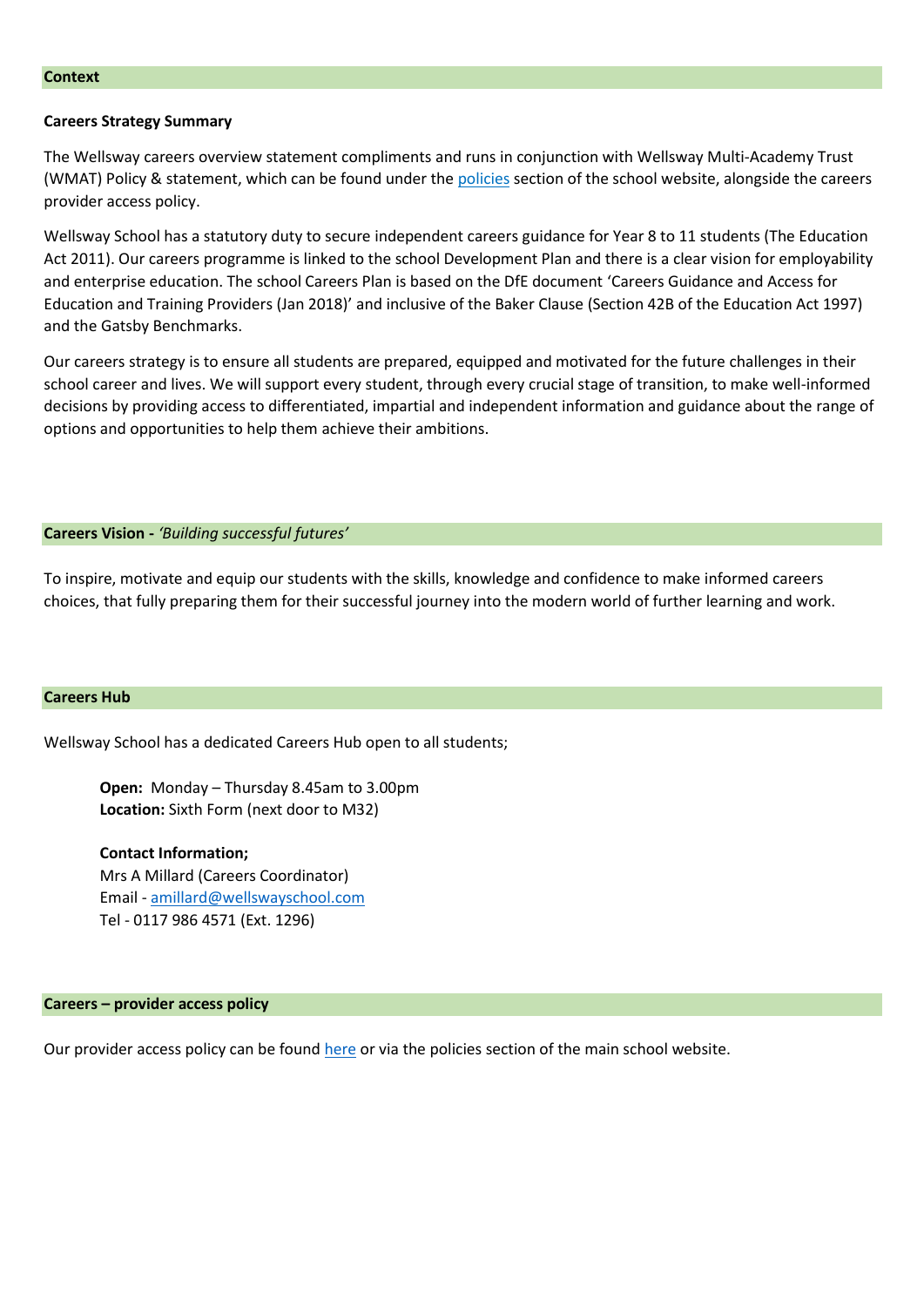# **Monitoring, Evaluation and Review**

Each year, attainment and destination measures (both for Year 11 and 13) will provide clear and comparable information on the success of the school and our students on achieving their next step; this will include reflecting upon data for students from disadvantaged backgrounds.

Alongside this, and for all year groups, we will measure the effectiveness of our careers activity annually through a mixture of:

- Regular student feedback questionnaires, student voice, formal focus group meetings;
- Quarterly completion of the Compass Benchmark Audit;
- Annual staff audit;
- Annual parent questionnaire;
- Annual employer audit.

From this feedback and the completed audits, we will evaluate and reflect upon the impact of our programme.

Impact and success will be evaluated through:

- Increased numbers of students progressing to WMAT Post-16 centres;
- Greater tailored support for those moving on to colleges, apprenticeships or employment;
- Enhanced guidance for the UCAS process and continued success for students moving on to universities including increased success for those achieving places on competitive courses and destinations;
- Measuring other positive destinations such as volunteering/ gap year to support a student's next step.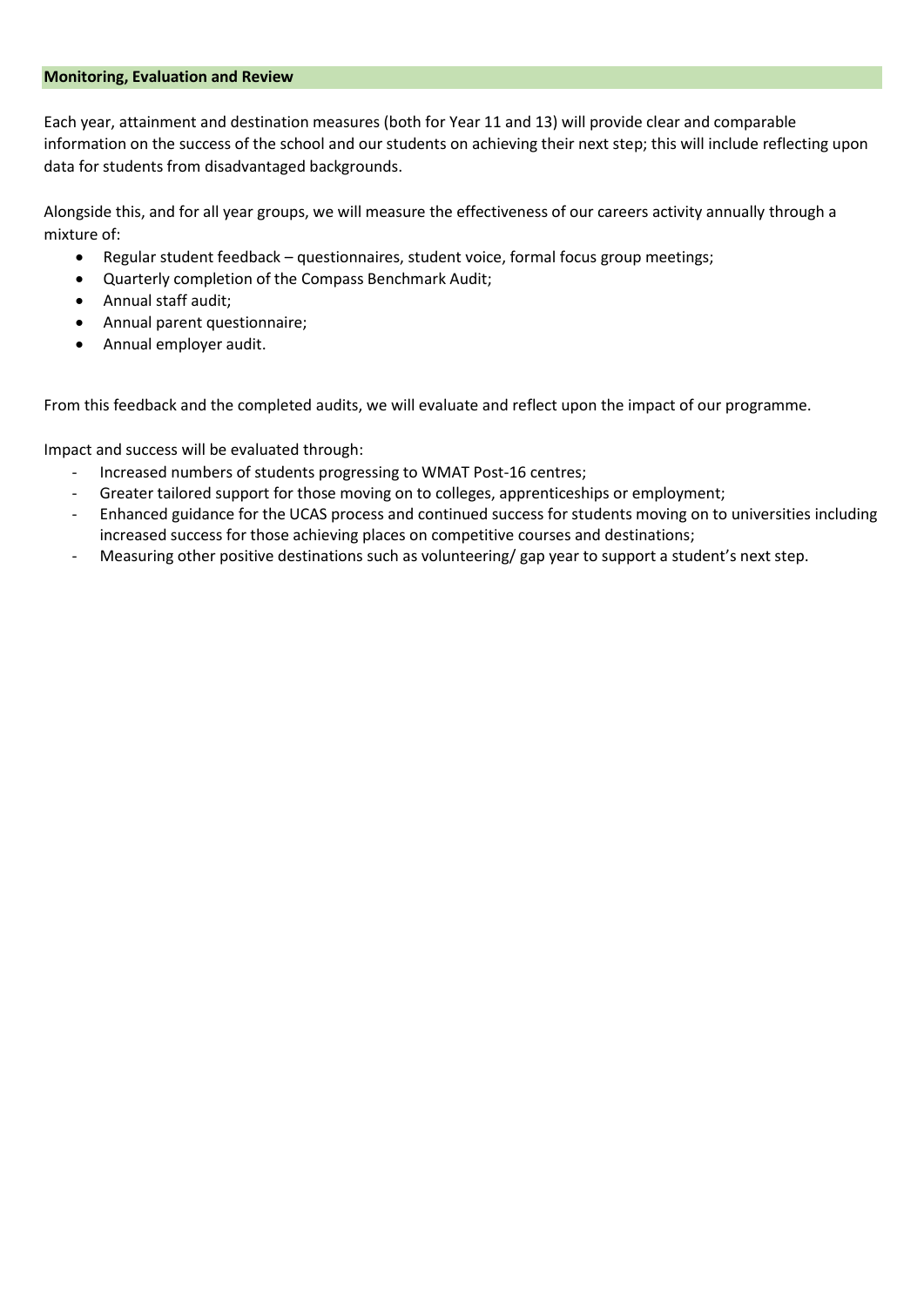| The year on a page – an overview of activities for each Year group (there is a key to abbreviations and acronyms on the final page) |                                                      |                              |                                                  |                                        |                                                              |                                               |
|-------------------------------------------------------------------------------------------------------------------------------------|------------------------------------------------------|------------------------------|--------------------------------------------------|----------------------------------------|--------------------------------------------------------------|-----------------------------------------------|
| Year                                                                                                                                | Term 1                                               | Term 2                       | Term 3                                           | Term 4<br><b>National Careers Week</b> | Term 5                                                       | Term 6                                        |
|                                                                                                                                     |                                                      |                              |                                                  |                                        | Careers Team assembly -<br>What is a career?                 |                                               |
| $\boldsymbol{7}$                                                                                                                    |                                                      |                              |                                                  |                                        | Set up Careers Pilot<br>account.<br>(BM 3, 4, 8)             |                                               |
| 8                                                                                                                                   |                                                      |                              |                                                  |                                        | External assembly<br>(employer linked)- What is<br>a career? | Visit to Careers Hub                          |
|                                                                                                                                     |                                                      |                              |                                                  |                                        | External talk - what is HE?<br>(BM 1, 3, 8)                  | (BM 8)                                        |
|                                                                                                                                     |                                                      | KS4 - pathways carousel      | Year 9 pathways evening                          |                                        |                                                              |                                               |
| 9                                                                                                                                   |                                                      | Priority - IAG<br>(BM3,,4,8) | Priority - IAG<br>(BM 3, 4, 8)                   |                                        |                                                              |                                               |
|                                                                                                                                     | Assembly - opportunities<br>post-16                  |                              | External assembly - what<br>are post-18 options? | <b>WON</b><br>H.E options              |                                                              | Introduction to Challenge<br>futures          |
| 10                                                                                                                                  |                                                      |                              |                                                  |                                        |                                                              | Year 10 careers fair                          |
|                                                                                                                                     | (BM 3, 4, 8)                                         |                              | (BM3, 4, 7, 8)                                   | (BM3, 4, 7, 8)                         |                                                              | Priority - IAG<br>(BM 2, 3, 4, 5, 6, 7, 8)    |
|                                                                                                                                     | KS5 options carousel                                 | Visit from FE college        |                                                  |                                        |                                                              |                                               |
| 11                                                                                                                                  | Priority / BRAG IAG                                  | Priority IAG                 |                                                  |                                        |                                                              |                                               |
|                                                                                                                                     | 6 <sup>th</sup> Form Open Evening<br>(BM 2, 3, 4, 8) | (BM 7, 8)                    |                                                  |                                        |                                                              |                                               |
|                                                                                                                                     | Transition programme                                 |                              |                                                  | <b>HE</b> fair                         | University visit                                             | Year 12 careers fair                          |
| 12                                                                                                                                  | Cambridge residential                                |                              |                                                  | Oxbridge conference                    | Apprenticeship<br>intervention (ASK)                         | Apprenticeship and<br><b>Employment Group</b> |
|                                                                                                                                     | (BM3, 4, 7)                                          |                              |                                                  | (BM3, 4, 5, 7, 8)                      | Priority - IAG<br>(BM3, 4, 5, 7, 8)                          | (BM 2, 3, 4, 5, 6, 7)                         |
|                                                                                                                                     | Priority / RAG - IAG                                 | Apprenticeship/              | Apprenticeship/                                  | Apprenticeship/                        | Apprenticeship/                                              |                                               |
| 13                                                                                                                                  |                                                      | employment group             | employment group                                 | employment group<br>Priority - IAG     | employment group                                             |                                               |
|                                                                                                                                     | (BM3, 4, 7, 8)                                       | (BM3,,4,7)                   | (BM3,,4,7)                                       | (BM3, 4, 7, 8)                         | (BM3, 4, 7, 8)                                               |                                               |